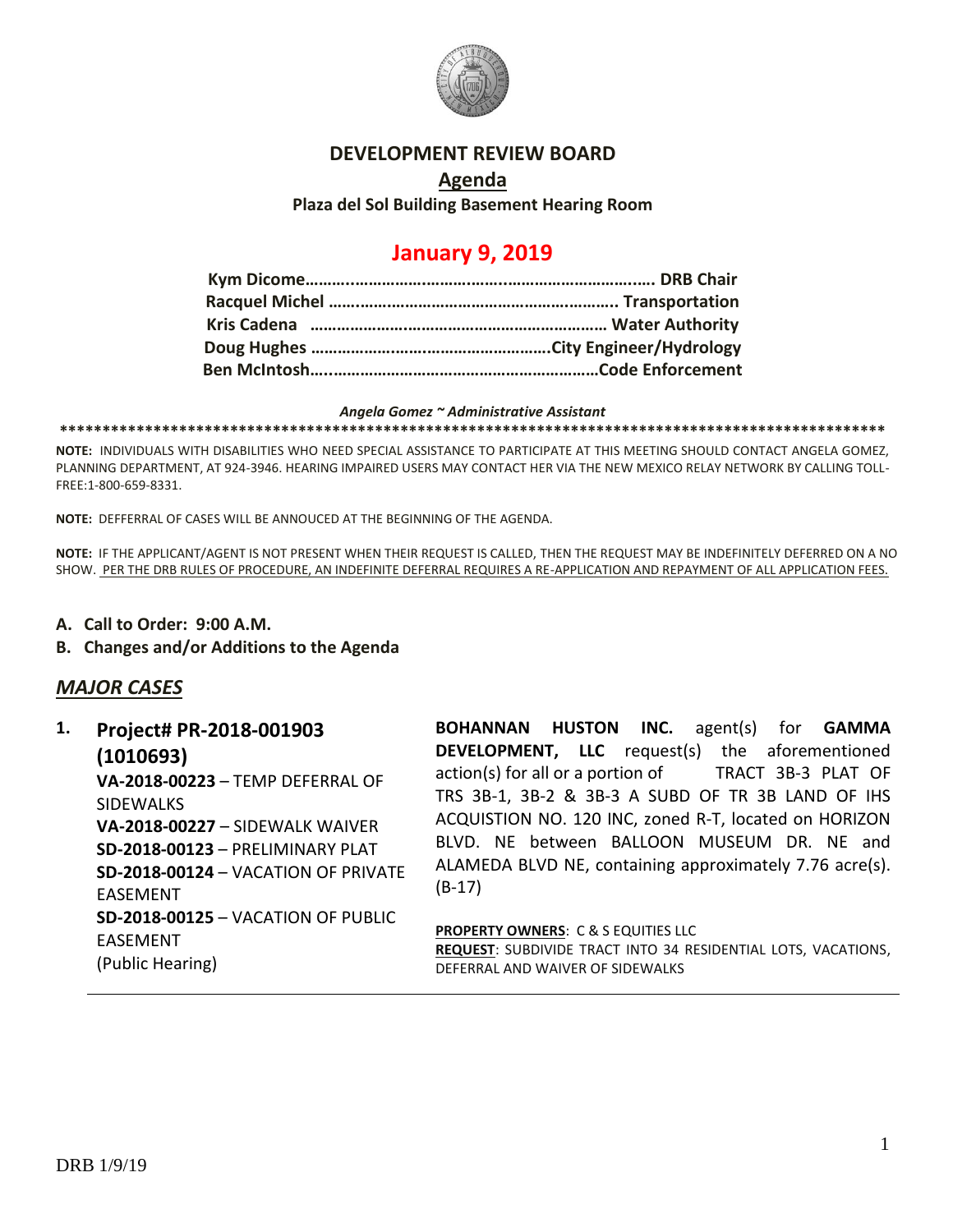**2**. **Project# PR-2018-001890 SD-2018-00122 -** VACATION OF RIGHT-OF WAY (Public Hearing)

**SAMMY MACIAS** request(s) the aforementioned action(s) for all or a portion of Lot 15 SLOAN'S ACRES SUBDIVISION**,**  zoned R-1D, located at 6340 EVERITT RD NW, east of  $64<sup>TH</sup>$ STREET NW and north of ST JOSEPH'S AVENUE NW, containing approximately 0.36 acre(s). (G-10)

**PROPERTY OWNERS**: MACIAS SAMMY NESTOR **REQUEST: VACATION OF A PORTION OF 64<sup>TH</sup> STREET NW** 

### **3. Project# 1011598**

**18DRB-70137** - VACATION OF PUBLIC RIGHT-OF-WAY **18DRB-70138** - SIDEWALK VARIANCE **18DRB-70139** - SUBDIVISION DESIGN VARIANCE FROM MINIMUM DPM STANDARDS **18DRB-70140** - MINOR - PRELIMINARY/ FINAL PLAT (Public Hearing)

**BOB KEERAN** request(s) the above action(s) for all or a portion of Lot(s) 17 & 18, Block(s) 4, Tract(s) 3, NORTH ALBQ ACRES Unit 3**,** zoned PD (RD/5DUA), located on VENTURA ST NE between SIGNAL AVE NE and ALAMEDA BLVD NE, containing approximately 2 acre(s). (C-20) *[Deferred from 5/16/18, 6/13/18, 7/18/18 8/8/18, 9/12/18, 10/24/18. 12/5/18, 12/19/18]*

**4. Project# PR-2018-001797 (1002632) SD-2018-00112 –** INFRASTRUCTURE IMPROVEMENTS AGREEMENT (Public Meeting)

**TIERRA WEST LLC** agent(s) for **FLASH RESOURCE INC.** request(s) the aforementioned action(s) for all or a portion of LOTS 1-106 BOULDERS PHASE 3**,** zoned R1-A, located south of PARADISE BLVD NW and west of UNSER BLVD NW containing approximately 18.96 acre(s). (B-11) *[Deferred from 12/19/18]*

**PROPERTY OWNERS**: VARIOUS PROPERTY OWNERS **REQUEST**: INFRASTRUCTURE IMPROVEMENTS AGREEMENT (IIA) EXTENSION

# **5. Project# PR-2018-001883 (1011556)**

**SI-2018-00273** –FINAL SIGN OFF OF EPC SITE DEVELOPMENT PLAN FOR **SUBDIVISION SI-2018-00275** –FINAL SIGN OFF OF EPC SITE DEVELOPMENT PLAN FOR BUILDING PERMIT (Public Meeting)

**TIERRA WEST, LLC** agent(s) for **MONTGOMERY BLV CHURCH OF CHRIST** request(s) the aforementioned action(s) for all or a portion of TRACT A-1 PLAT OF TRACT A-1 KNAPP HEIGHTS ADDN**,** zoned R-MH, located at 7201 MONTGOMERY BLVD NE east of LOUISIANA BLVD NE, containing approximately 10.2836 acre(s). (F-19) *[Deferred from 12/19/18]*

**PROPERTY OWNERS**: MONTGOMERY BLV CH OF CHRIST **REQUEST**: SIGN-OFF OF EPC APPROVED SITE PLANS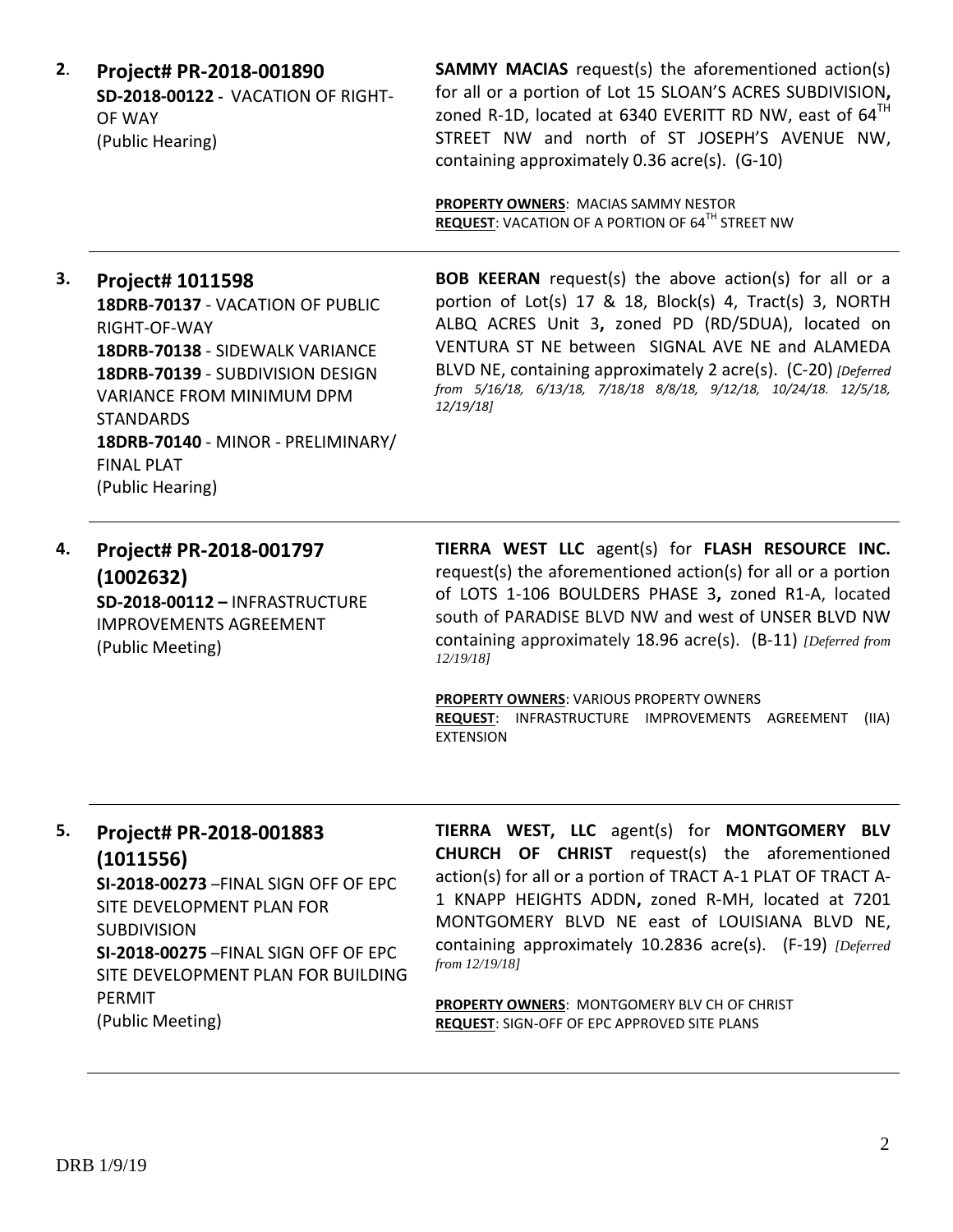**6. Project# PR-2018-001689 SI-2018-00200** - SITE PLAN (Public Meeting)

**TATE FISHBURN ARCHITECT** agent(s) for **M&B INVESTMENTS, LTD. CO.** request(s) the aforementioned action(s) for all or a portion of PARCEL C-3**,** ATRISCO BUSINESS PARK, zoned NR-BP, located at 7200 BLUEWATER RD NW between UNSER BLVD NW and AIRPORT DR NW, containing approximately 10.3 acre(s). (K-10) *[Deferred from 11/7/18, 11/28/18. 12/12/18, 12/19/18]*

**PROPERTY OWNERS**: M &B INVESTMENTS **REQUEST**: 150,000 SF OFFICE/WAREHOUSE FACILITY

# *MINOR CASES*

**7. Project# PR-2018-001325 (1010796 & 1011176) SD-2018-00128** – PRELIMINARY/FINAL PLAT (Public Meeting) **CSI – CARTESIAN SURVEYS INC** agent(s) for **FAIZEL KASSAM** request(s) the aforementioned action(s) for all or a portion of LOTS 1 THRU 5 BLOCK 2 HUNING'S HIGHLAND ADDITION, zoned MX-FB-FX, located at 105 BROADWAY BLVD SE, containing approximately 0.8136 acre(s). (K-14) **PROPERTY OWNERS**: SUNDOWNER HOSPITALITY LLC **REQUEST**: CONSOLIDATION OF 5 LOTS INTO 1 LOT **8. Project# PR-2018-001883 TIERRA WEST, LLC** agent(s) for **MONTGOMERY BLV** 

**(1011556) SD-2018-00131** – PRELIMINARY/FINAL PLAT (Public Meeting)

**CHRUCH OF CHRIST** request(s) the aforementioned action(s) for all or a portion of TRACT A-1 PLAT OF TRACT A-1 KNAPP HEIGHTS ADDN**,** zoned R-MH, located at 7201 MONTGOMERY BLVD NE east of LOUISIANA BLVD NE, containing approximately 10.2836 acre(s). (F-19)

**PROPERTY OWNERS**: MONTGOMERY BLV CH OF CHRIST **REQUEST**: SUBDIVIDE 1 TRACT INTO 2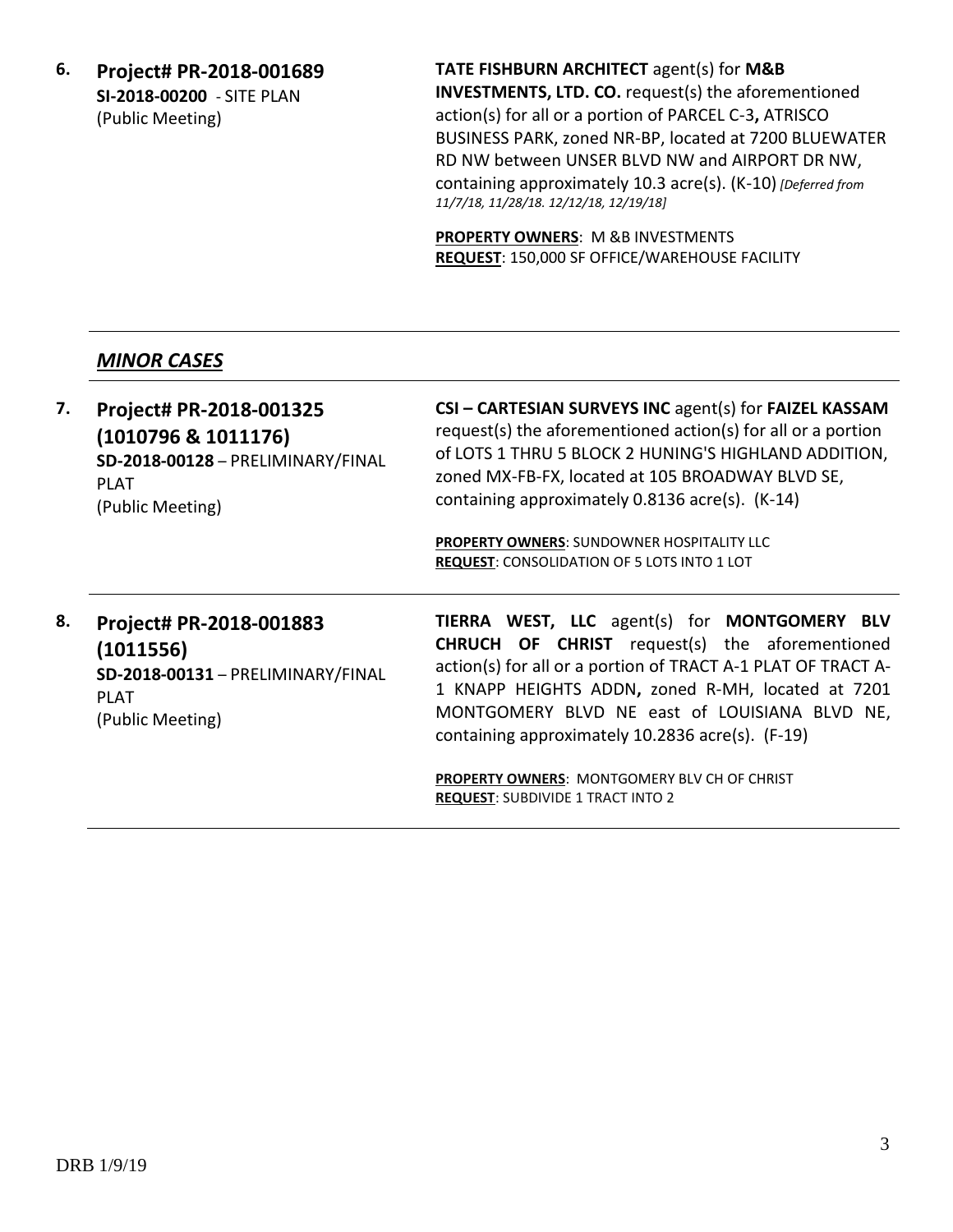| 9.  | Project# PR-2018-001929<br>(1000060)<br>SD-2018-00130 - PRELIMINARY/FINAL<br><b>PLAT</b><br>(Public Meeting)                          | <b>ISAACSON &amp; ARFMAN</b> agent(s) for NEW HEART, INC.<br>request(s) the aforementioned action(s) for all or a portion<br>of Tract(s) D-1-B GATEWAY SUBDIVISION, LOTS 16 & 17<br>TROTTER ADDITION NO. 2 AND VACATED PORTION OF<br>HIGH STREET NE, zoned MX-M and MX-L, located off<br>SLATE STREET NE west of WOODWARD PLACE NE and<br>LOMAS BLVD NE, containing approximately 1.6637 acre(s).<br>$(J-15)$ |
|-----|---------------------------------------------------------------------------------------------------------------------------------------|---------------------------------------------------------------------------------------------------------------------------------------------------------------------------------------------------------------------------------------------------------------------------------------------------------------------------------------------------------------------------------------------------------------|
|     |                                                                                                                                       | <b>PROPERTY OWNERS: NEW HEART INC AND NICHOLE R CHAVEZ</b><br><b>REQUEST: COMBINE 2 EXISTING LOTS, 1 EXISTING TRACT AND VACATED</b><br>PORTION OF HIGH STREET R/W INTO 2 NEW TRACTS                                                                                                                                                                                                                           |
| 10. | Project# PR-2018-001661<br>(1003095)<br><b>VA-2018-00138 - EXTENSION OF</b><br><b>INFRASTRUCTURE IMPROVEMENTS</b><br><b>ACDEEMENT</b> | <b>JAMES A. SELIGMAN</b> request(s) the aforementioned<br>action(s) for all or a portion of LOTS 1A THRU 16A MIRADA<br>TOWNHOMES, zoned MX-T, located on LA MIRADA PLACE<br>west of WYOMING<br>BLVD<br>NE and south of<br>NF.<br>MONTGOMERY BLVD NE, containing approximately 1.1443                                                                                                                          |

**PROPERTY OWNERS**: FRANK CASALE & JAMES SELIGMAN **REQUEST**: EXTENSION IIA FOR TEMPORARY DEFERRAL OF SIDEWALK CONSTRUCTION

acre(s). (G-19) *[Indefinitely Deferred from 10/10/18 for a No-Show]*

# *SKETCH PLAT*

AGREEMENT (Public Meeting)

**11. Project # PR-2018-001786 PS-2018-00044** – SKETCH PLAT **CSI – CARTESIAN SURVYES, INC.** agent(s) for **DANIEL PUZAK** request(s) the aforementioned action(s) for all or a portion of LOTS 1 – 5 + 16' STRIP, BLOCK B, DURAN & ALEXANDER ADDN, zoned MX-L, located at the SWC of 4TH ST NW and MOUNTAIN RD NW containing approximately .7816 acre(s). (J-14) **PROPERTY OWNERS**: WU CHUAN-TA & SUE JEAN TR WU LVT & LIU S DER S & CAFEN C LIU FAMILY LVT & CHENG S YUNG UTA &CHENG F CHUI CHENG LVT **REQUEST**: CONSOLIDATION OF ALL OR A PORTION OF 6 LOTS